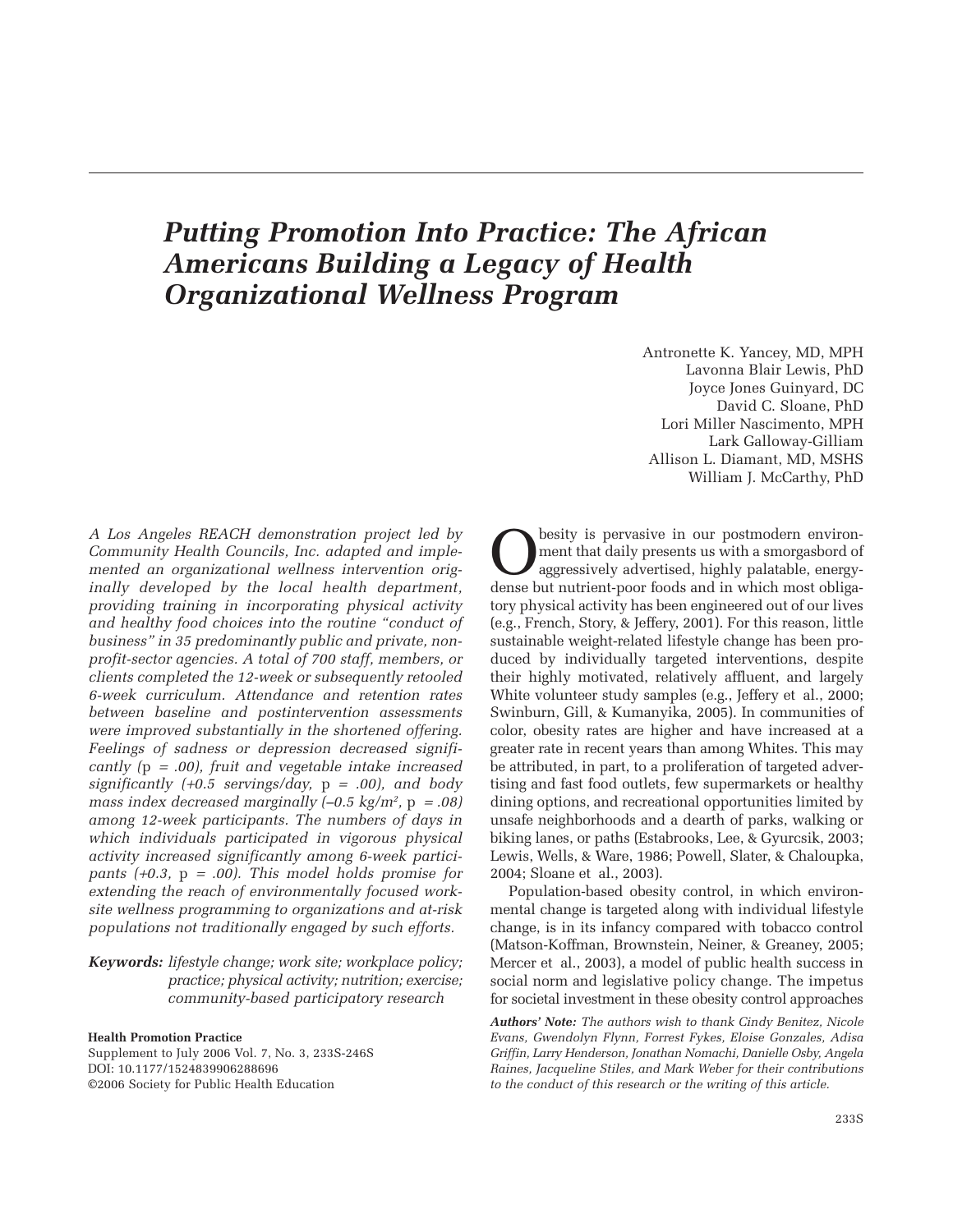# *The Authors*

*Antronette K. Yancey, MD, MPH, is an associate professor at the University of California, Los Angeles, School of Public Health, in Los Angeles, California.*

*Lavonna Blair Lewis, PhD, is clinical associate professor and director, MHA Program at the University of Southern California, School of Policy, Planning, and Development in Los Angeles, California.*

*Joyce Jones Guinyard, DC, is the policy director for community health and education at Community Health Councils, Inc., in Los Angeles, California.*

*David C. Sloane, PhD, is a professor in the School of Policy, Planning, and Development at the University of Southern California in Los Angeles, California.*

*Lori Miller Nascimento, MPH, is associate director of the Division of Community Health at the University of Southern California in Los Angeles, California.*

*Lark Galloway-Gilliam is the executive director of Community Health Councils, Inc., in Los Angeles, California.*

*Allison L. Diamant, MD, MSHS, is an assistant professor at the University of California, Los Angeles in Los Angeles, California.*

*William J. McCarthy, PhD, is adj. associate professor of public health and psychology at the University of California, Los Angeles and researcher in the UCLA Division of Cancer Prevention and Control Research in Los Angeles, California.*

is growing, as the costs of the obesity epidemic to business and society become increasingly apparent (Aldana, 2001; Kersh & Merone, 2002; Pelletier, 1996; Riedel, Lynch, Baase, Hymel, & Peterson, 2001; Sturm, 2002, 2004; Visscher & Seidell, 2001; Whitmer, Pelletier, Anderson, Baase, & Frost, 2003). Environmental approaches are particularly understudied in underserved communities, in which obesity has emerged as a central and growing contributor to chronic disease disparities (Hedley et al., 2004; Smith et al., 2005). Much of the recent obesity control work has focused on intervening at sites of daily activity, such as schools and workplaces. Such health promotion interventions have employed various strategies, from environmental regulation to voluntary programs. For example, efforts have been made to restrict access to certain foods (e.g., soda, highly processed snacks) and sedentary transport (e.g., elevators, nearby parking) and to improve access to physical activity opportunities and healthier food choices (e.g., Matson-Koffman et al., 2005).

Work sites are promising settings for physical, economic, and sociocultural environmental interventions designed to reach broad, captive audiences of adults (Aldana & Pronk, 2001; Dishman, Oldenburg, O'Neal, & Shephard, 1998; Shephard, 1996). The culture of a workplace has a tremendous influence on adults' fitnessrelated health practices (Emmons, Linnan, Abrams, & Lovell, 1996). Cross-sectional studies have demonstrated higher health care costs and absenteeism rates among the less fit, with clear potential for economic benefits to employers in improving employee fitness levels (Beresford, Shannon, McLerran, & Thompson, 2000; Cassady, Jang, Tanjasiri, & Morrison, 1999). However, most work-site interventions have disproportionately engaged younger, more highly educated, male, non-Hispanic Whites in large private corporations in promoting physical activity (Emmons et al., 1996; Linnan & Marcus, 2001; Thompson, Smith, & Bybee, 2005). In reviews of the more rigorously constructed studies (e.g., acceptable levels of study retention, recruitment across job categories or statuses, long-term follow-up), observed effect sizes have been small at best (Dishman et al., 1998; Shephard, 1996), probably because the "volunteer" nature of these interventions engages primarily the more fit. The focus of these interventions has been mostly on individual-level change; even when social support for physical activity is cultivated (e.g., walking groups, exercise classes), it is usually during nonpaid employee discretionary time.

Health and social services agency workplaces in large urban areas are key leverage points for obesity control, in part because of the predominance of women of color as staff, who are, themselves, at increased risk for obesity and sedentariness and are decision makers, gatekeepers, and change agents not only for their clients but also their own families (Berger & Neuhaus, 1996; Crawford et al., 2004; Emmons, 2000). People actively engaged in fitness-related lifestyle change themselves are more likely to prioritize it in their dealings with others (Abramson, Stein, Schaufele, Frates, & Rogan, 2000; Lewis et al., 1986; Martin, Holcomb, & Mullen, 1987). Their greater desire for healthy food and physical activity options for themselves may be reflected in their decision making and counseling behavior with patients and clients (Crawford et al., 2004; Frank, Breyan, & Elon, 2000). Thus, mobilizing and engaging staff at these agencies in lifestyle change may assist in creating the social norm change necessary to drive aggressive obesity control legislative and regulatory policy change.

The importance of social environmental change in promoting fit lifestyles has been even less appreciated than that of physical environmental change (Emmons, 2000;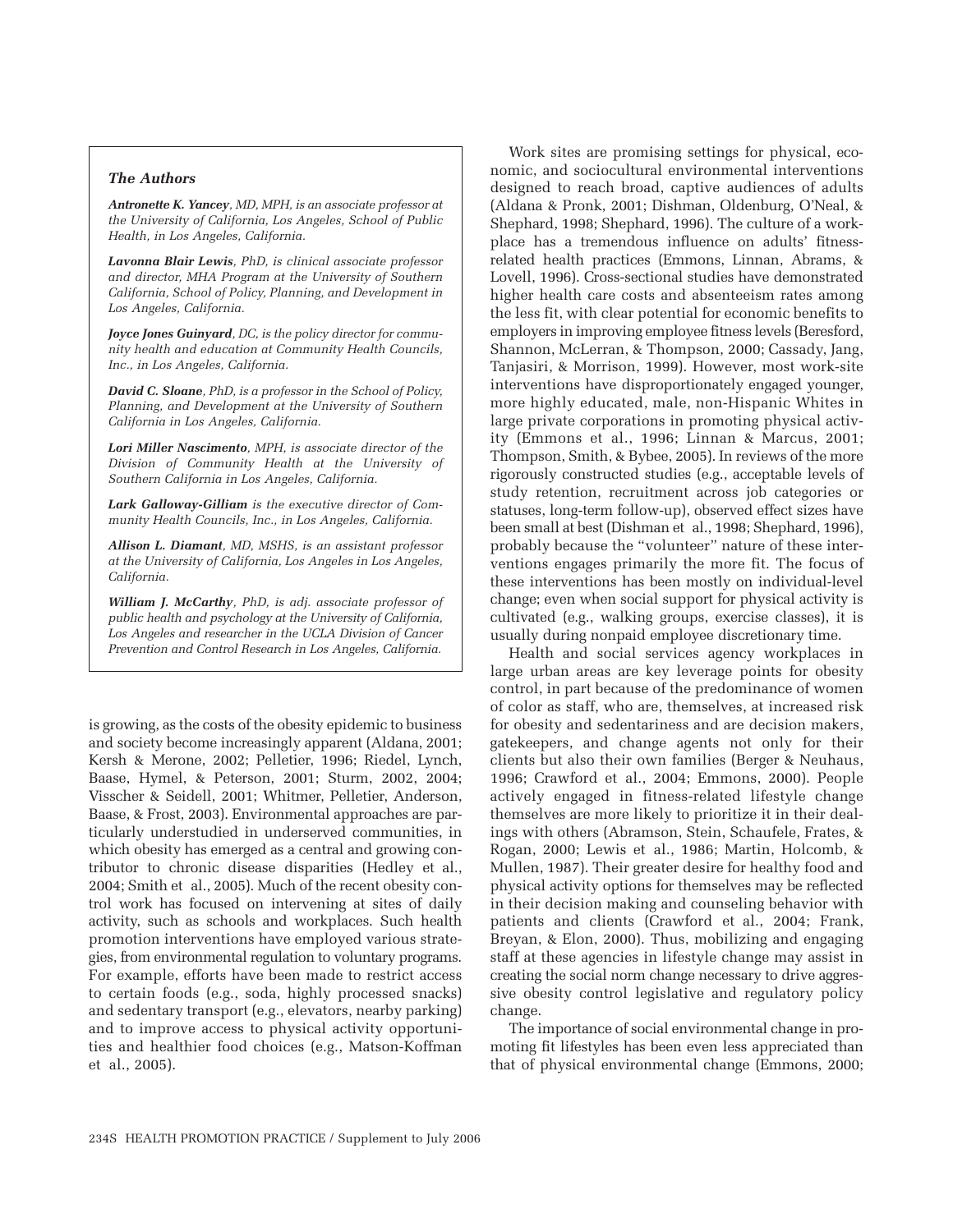Giles-Corti & Donovan, 2002; McKeever, Faddis, Koroloff, & Henn, 2004; Stahl et al., 2001), and the workplace is a primary venue for promulgation of such social norm changes (Backman, Carman, & Aldana, 2004; Stokols, Pelletier, & Fielding, 1996). However, there is a gap in the literature with respect to intervention strategies changing the organizational fabric of the workplace to include physical activity and healthy eating. This gap is particularly apparent for studies including substantial populations of color, lower socioeconomic status individuals, and those lower in the organizational hierarchy (Aldana & Pronk, 2001; Dishman et al., 1998; Peltomaki et al., 2003; Shephard, 1996; Stokols et al., 1996), though a few models are beginning to emerge (Crawford et al., 2004; Elbel, Aldana, Bloswick, & Lyon, 2003; Kerr, Yore, Ham, & Dietz, 2004; Linenger, Chesson, & Nice, 1991; Pohjonen & Ranta, 2001; Stewart, Dennison, Kohl, & Doyle, 2004; Yancey, McCarthy, et al., 2004).

This article reports data from an organizational wellness intervention, an effort to extend the benefits of work-site wellness programming to a broader range of population segments and settings than those traditionally engaged. African Americans Building a Legacy of Health (AABLH), a REACH 2010 project funded by the Centers for Disease Control and Prevention (CDC), addresses disparities in type 2 diabetes mellitus and cardiovascular disease morbidity and mortality. The lead agency, Community Health Councils, Inc. (CHC), has engaged a coalition of more than 240 communitybased organizations, in collaboration with academic and health department evaluators and technical advisors, in a community-based participatory approach aimed at increasing access to healthy food choices and physical activity opportunities (described earlier in Sloane et al., 2003).

CHC/AABLH adapted and implemented an organizational wellness intervention, originally developed by the Los Angeles County Department of Health Services (LACDHS), in a variety of settings and sectors. We selected the term *organizational wellness* rather than *work-site wellness* because an innovation of the project is extending the reach to a broader representation of organizational settings beyond work sites (e.g., involving members, students, or clients, as well as staff, of senior centers, professional associations, churches, schools, and clinics). This article presents process evaluation data on intervention implementation and retooling, and pilot and pretest outcome data on the individual- and organizational-level intervention influences. Implications for organizational-level wellness policy and programmatic intervention in underserved communities are discussed.

# **METHOD** >

# *Formative Research*

*Strategy.* The CHC/AABLH organizational wellness program was based on Fuel Up/Lift Off! LA, a communitylevel LACDHS social marketing campaign targeting African Americans and Latinos (Yancey, McCarthy, et al., 2004). The messages promoted incorporation of physical activity and nutritious eating into community members' work, home, and social lives, without focusing on weight loss. A central feature of this intervention was the 10-minute exercise break (Lift Off), composed of a series of basic aerobic dance and calisthenics movements to music with captivating titles (e.g., "Hallelujah," "Knee High"). These structured exercise breaks were developed by a preventive medicine physician (AKY) and an exercise physiologist at LACDHS and designed for inclusion in organizational gatherings and as a daily work break at a certain time of day. The intervention length reflects the 1995 consensus about the minimum duration of physical activity counting toward the CDC's 30-minute activity "recommended daily allowance."

*Content.* A pilot component of the LACDHS social marketing campaign was Steppin' Up to Better Health, an organizational wellness intervention designed to (a) build individual skills in nutritious eating and lifestyle physical activity integration and (b) create social support and organizational policy and practice change promoting healthy eating and active living. Steppin' Up to Better Health consisted of six 30-minute training sessions during a 6- to 8-week period (some flexibility to accommodate changeable organization schedules), followed by three on-site quarterly booster sessions during the subsequent year, delivered by county health educators. The curriculum was adapted from evidence-based fitness promotion interventions that had been tested in ethnically diverse populations (e.g., Dunn et al., 1999). By the third session, a "program champion" ("Wellness Warrior") from within the intervention site was identified and empowered by the site leadership and county project staff to assist in sustaining behavioral and organizational changes after the initial training period, to serve as a conduit for project materials and communications, and to represent the organization at quarterly training seminars conducted at county offices. At the end of the initial training period, the project staff health educator completed a physical activity prescription for each participant.

*Evaluation.* A time-series study design with multiple baseline assessments was selected as the most rigorous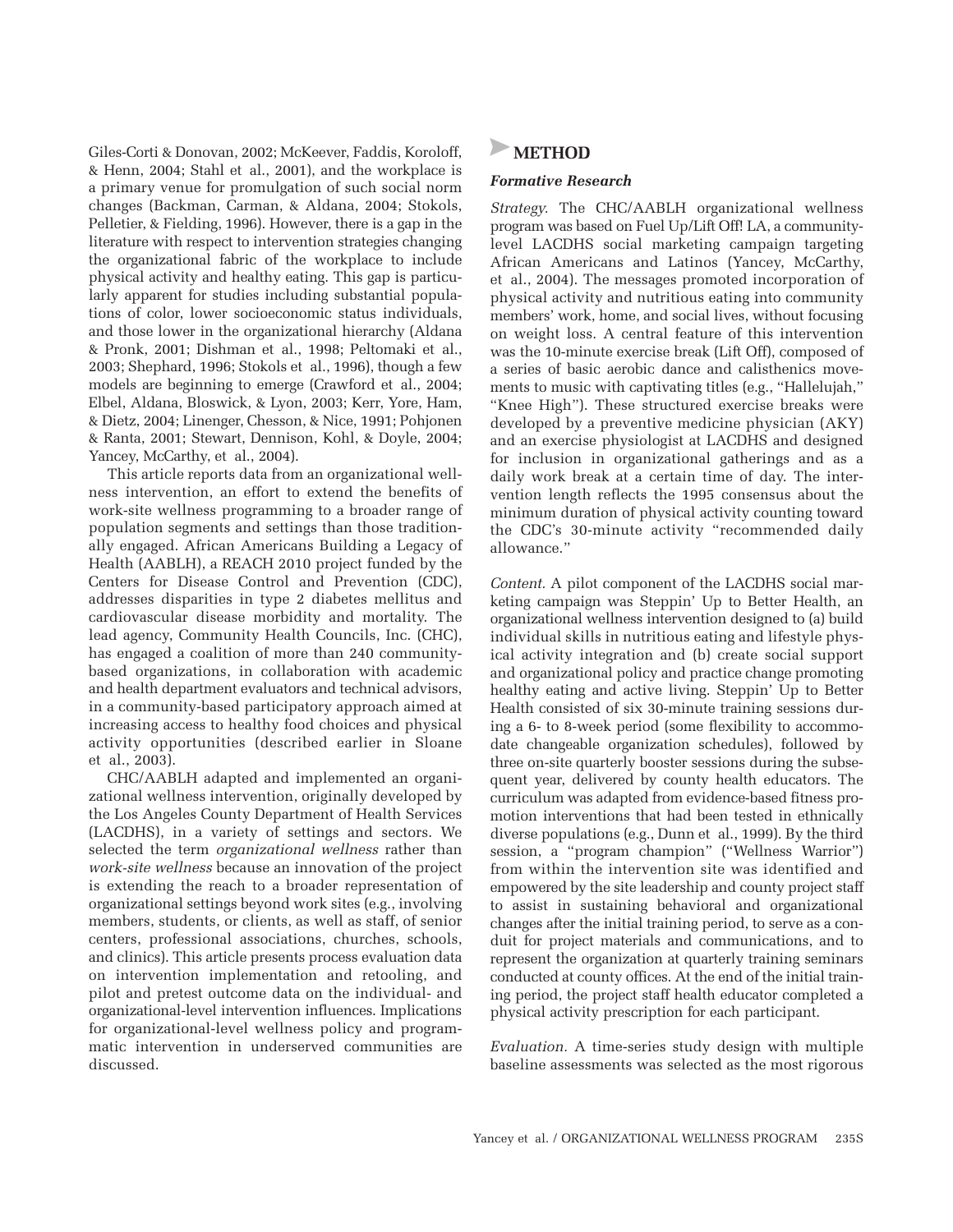evaluation design within resource constraints. The sampling frame included organizations subcontracting with the county to deliver a variety of health and social services, chosen in part to leverage the county role as a funding agency. Organizations were recruited through phone contacts, on-site presentations, and referrals. At the time of organizational enrollment in the study, each organization signed a memorandum of understanding (MOU) signaling its leader's commitment of paid time for employee training and data collection, of program champion time for project maintenance, and to implementation of specified organizational policy changes supporting project objectives. Provision of a complete roster of potential member, staff, client, and patient participants, including names, addresses, and home and work telephone numbers, completed the enrollment process. At the time of enrollment and, again, immediately before intervention delivery (4 or more weeks later), health educators were trained to conduct 10-minute telephone or in-person surveys including items assessing the study's main outcome measures of physical activity level, dietary intake, and body mass index (BMI).

Preliminary results of project pretesting and pilot testing were encouraging. The pretesting phase gathered input from the target audience on the appeal, feasibility, and acceptability of materials and strategies in development (e.g., information packaging such as video concept with split-screen format, resonance of messages and messengers, logistics of conduct of Lift Offs)*.* The pilot testing phase constituted an intervention implementation dry run in a variety of types of organizational settings to further refine the protocols. The project was pretested in two sites (15 individuals) and pilot tested in seven sites (114 individuals), with CHC included in the latter group. It soon became apparent that insufficient staff resources were available for data collection prior to initiation of intervention delivery; even securing employee rosters in advance of baseline assessment at intervention launch was time consuming. Thus, the default evaluation design was an uncontrolled pretest-posttest. Seven organizations (262 individuals on employee rosters) were enrolled in early 2001. Participants were, on average, overweight or obese, relatively sedentary, well-educated women of color: 85% women; 55% Latino, 22% African American, 5% Asian American, 18% White or Other; 66% 30 years of age or older, 25% 40 or older; 38% married; 58% college graduates or higher;  $24\%$  overweight (BMI 25.0-29.9 kg/m<sup>2</sup>), 33% obese (BMI  $\geq$  30 kg/m<sup>2</sup>); 24% completely sedentary (< 10 minutes continuous physical activity per week), 6% vigorously active for at least 30 minutes per day on 5 or more days per week; mean daily consumption of 2.2 hours of screen time; daily nutrient intake of 2.6 servings of fruits and vegetables, 4.6 eight ounce glasses of water, 0.87 servings of whole grain cereals and breads, and 0.29 servings of legumes. Preliminary 3-month pretest-posttest follow-up results available on 38 of the 70 participants completing baseline questionnaires revealed a significant decrease in mean daily servings of red meat and poultry with skin  $(p = .03)$ , a significant increase in the proportion of individuals performing weekly strength or toning exercises  $(p = .04)$ , and a nonsignificant trend toward a decrease in the proportion of individuals categorized as sedentary  $(p = .15)$ . However, the project was discontinued prematurely in early 2002, after 1 year of full implementation in which intervention delivery was completed in six sites with 220 individuals having provided baseline data and 3-month follow-up data collection completed in only four sites. No resources were available for data management and analysis. This discontinuation resulted from county leadership changes and a budgetary crisis.

# *Theoretical Framework*

Grounded in social cognitive and social action theories (Bandura, 2004), infusing social marketing strategies, employing a social ecological model (e.g., Stokols, Grzywacz, McMahan, & Phillips, 2003), and utilizing community-based participatory research principles (e.g., Washington, 2004), this organizational wellness approach intervenes at the individual, organizational, and community levels to influence weight-related lifestyle. The hypothesized mechanism of community norm change is informed by diffusion of innovation theory (Rogers, 2003). A number of programmatic elements reflect these theoretical principles:

- 1. Inclusion of such socially obligatory ("push" vs. "pull") strategies as integrating exercise breaks into organizational meetings and at certain times of the workday, conducting walking meetings, and leading coworkers, members, clients, patients, or congregants to the stairs rather than the elevators during work- or organizationrelated movement within buildings to engage a substantial proportion of the less motivated individuals at earlier stages in the fitness-related lifestyle change continuum.
- 2. Self-efficacy enhancement through encouragement of incremental change from a realistic baseline, for example, low-impact, moderate intensity, uncomplicated, and easily replicated movements targeted to produce a manageable level of exertion, positive and reinforcing affective responses (Ekkekakis, Hall, VanLanduyt, & Petruzzello, 2000); and fitness improvements (Boreham, Wallace, & Nevill, 2000;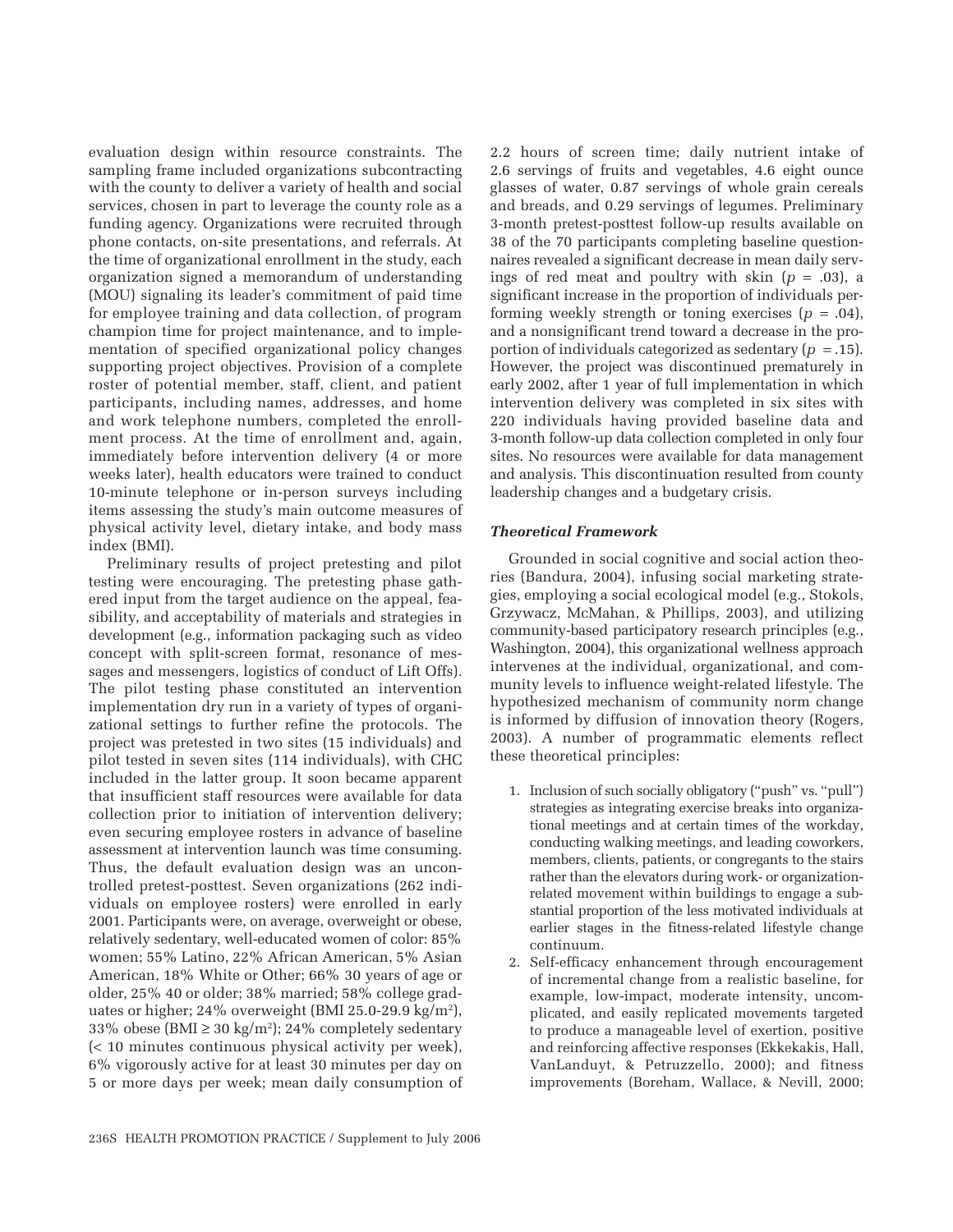Stewart et al., 2004) and minimal injury risk for individuals who are, on average, middle aged, sedentary, suboptimally fit, nonathletic, and overweight. Exercises may be performed at higher levels of intensity during these breaks by more fit individuals, thereby accommodating a range of agility, cardiorespiratory fitness, weight status, age, and functional ability levels.

- 3. Utilization of peer role modeling and reinforcement by "like others" (demographically similar attributes, minimal social distance) as critical elements of group physical activity engagement and partaking in healthy refreshments at organizational functions serving food.
- 4. Cultural targeting building on community strengths, for example, cultural salience of movement to music for African Americans, for whom dancing at parties is normative even as adults, or receptivity to legume, whole grain, and green leafy vegetable consumption is predicated on traditional "soul food" favorites such as black-eyed peas, cornbread, and collard greens.

As reported elsewhere (Yancey, Lewis, et al., 2004), the CHC/AABLH coalition envisioned the community members who participated in the organizational wellness training activities as "walking the talk" or leading by example in their influence on each other and on community organizational structures in which they live, play, learn, advocate, and worship. Thus, CHC staff (by incorporating healthy and fit organizational practices in project activities) and trained community members would serve as community exemplars through their role modeling and as change agents or "early adopters" through their leadership and their skills and information transfer (Rogers, 2003).

# *CHC/AABLH REACH 2010 Intervention Implementation*

CHC/AABLH adapted the LACDHS model, endeavoring to create a social support system for organizational employees, clients, and/or members by promoting integration of fitness instruction, chronic disease and nutrition education, and organizational practice change advocacy into the structure of the work site and/or community social, service, or faith organization. In addition, a community capacity-building mechanism engaged CHC staff as ambassadors (change agents and role models) in promoting physical activity and healthy food integration and fitness-enhancing lifestyle change throughout the targeted areas.

#### *Components*

*Organizational wellness.* Six sessions were added to the LACDHS curriculum to create a 12-month program including 12 weeks of 30-minute weekly training sessions delivered during regular staff meetings and four bimonthly booster training sessions. This schedule was customized to accommodate membership organizations that met less frequently (e.g., social or civic groups). CHC hired and trained a team of community nutrition and fitness workers (CNFWs) to organize and deliver the curriculum (see Table 1 for curriculum content). The session format was modified somewhat to be culturally appropriate for the African American target population and sensitive to the needs of participating organizations. Program champions (*mkimus*, a Swahili term) were similarly identified and selected. The sessions provided practical suggestions for incorporating physical activity into organizational routine, identifying and procuring healthy foods in nonaffluent community settings, accumulating lifestyle physical activity, and managing stress.

*Community-based outreach*. The overwhelming majority of organizational participants were identified through CHC's existing linkages with community organizations and direct outreach by the CNFWs. CHC project staff (project director, health educators, CNFWs), responding to requests from organizations serving African Americans, provided training in facilitation of exercise breaks and presentations on fitness-related lifestyle change strategies at functions with high visibility, reach, and potential impact on the community influence or support infrastructure (e.g., leading fitness breaks at national conferences convening in Los Angeles such as Blacks in Government and Jack and Jill of America, Inc.). This component also fostered recruitment to the formal organizational wellness training program.

#### *Materials*

CHC/AABLH utilized LACDHS audiovisual fitness promotion materials developed to demonstrate and promulgate the social marketing campaign messages of incorporating physical activity and healthy food choices into organizational routine. The series of three 10-minute structured exercise breaks (aerobic, strength, and stretching) were memorialized as videotapes, audiotapes, and holographic mouse pads. The video also integrates practical nutrition education during group exercises, inviting audience participation. Music, created and performed by a Peruvian guitarist and composer, in consultation with an African American jazz and rhythm and blues keyboard artist and composer, operates at the interface between the Latin and African American traditions (i.e., Carlos Santana). Healthy snacking and adequate hydration, fast food or restaurant dining, grocery and farmer's market shopping, and family dining at home on a budget are topics of vignettes, which employ a split-screen format so that exercise instruction continues throughout.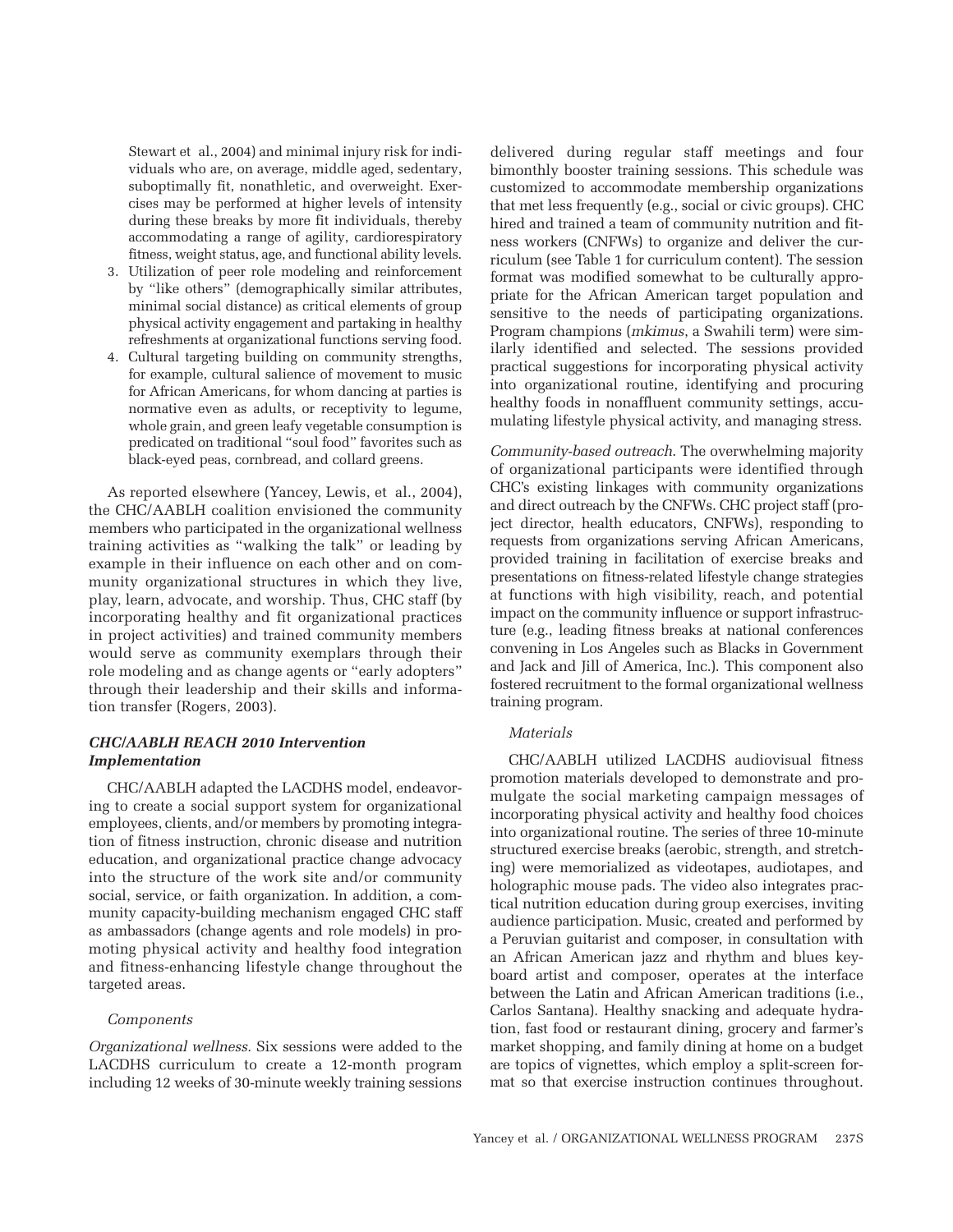# **TABLE 1 Twelve-Week Intervention Curriculum Content**

Module 1. Introduction (1 hr.; Module 1 for 6-Week Intervention)

Lecture and discussion: Introduction to REACH 2010 and African Americans Building a Legacy of Health (AABLH) project and the wellness program, including concept of *mkimu*. Baseline survey completion and provision of informed consent. Exercise: 10-minute aerobic exercise break.

Module 2. Cardiovascular Disease (CVD) Prevention (30 min.)

Lecture and discussion: Risk factors for, definitions of, recognition of, and prevention of CVD, focusing on the impact of the disease on the African American community. Program champion and mkimu training.

Exercise: 10-minute aerobic exercise break.

Module 3. Diabetes Prevention (30 min.)

Lecture and discussion: Parallel focus on type 2 diabetes. Identification of site mkimu(s). Exercise: 10-minute aerobic exercise break.

Module 4. Goal Setting and Self-Motivation (30 min.) Lecture and discussion: + and – motivators. Goal setting key to success if realistic, specific, and rewarded. Exercise: 10-minute stretching break.

Module 5. Nutrition—Part 1 (30 min.; Module 2 for 6-Week Intervention) Lecture and discussion: Micro and macro nutrients in food. Importance of fiber, water; reducing Na and sugars. Exercise: 10-minute stretching break.

Module 6. Nutrition—Part 2 (30 min.)

Lecture and discussion: Calculation of appropriate portion sizes. Performing dietary assessment. Exercise: 10-minute strength break.

Module 7. Nutrition—Part 3 (30 min.)

Lecture and discussion: Uses of herbs in cooking. Altering traditional recipes to create healthier versions. Exercise: 10-minute strength break.

Module 8. Aerobic Fitness (30 min.; Module 3 for 6-Week Intervention) Lecture and discussion: FITT (frequency, intensity, time, type) principle. Lifestyle integration of physical activity. Exercise: 10-minute aerobic break.

Module 9. Strength Training (30 min.) Lecture and discussion: Influences of physical (in)activity, aging on muscle development, atrophy, mass. Exercise: 10-minute strength and resistance break.

Module 10. Flexibility and Sleep (30 min.)

Lecture and discussion: Benefits of stretching. Sleep deprivation effects. Developing regular sleep patterns. Exercise: 10-minute stretching break.

Module 11. Weight Control and Stress Management (30 min.; Module 4 for 6-Week Intervention)<sup>a</sup> Lecture and discussion: Benefits of physical activity and healthy eating. Relationships to weight control. Exercise: 10-minute strength break.

Module 12. HEAL (Healthy Eating/Active Living)—Knowledge to Practice (1 hr.; Module 5 for 6-Week Intervention)

Lecture and discussion: Review. "Alternative" approaches. Practical means of incorporating healthy food options and physical activity into the workplace (e.g., creating walking maps of work-site neighborhood healthy dining options, conducting walking meetings, hosting weekly "healthy tasting" potluck lunches and sharing recipes, "institutionalizing" exercise breaks, advocating for healthier vending machine and vendor selections, leveraging organizational purchasing power to support food vendors or establishments with healthy, tasty, culturally salient offerings). Postintervention survey completion. Cooking demonstration (12-week only).

Exercise: 10-minute aerobic break led jointly by AABLH staff and mkimu.

Module 6 (for 6-Week Intervention). Cooking Demonstration and Healthy Food Tasting (1 hr.)

Lecture and discussion: Practical means of incorporating healthy food options and physical activity into the workplace (continued). Postintervention survey completion.

Exercise: 10-minute aerobic break led jointly by AABLH staff and mkimu.

a. Sleep added in 6-week intervention.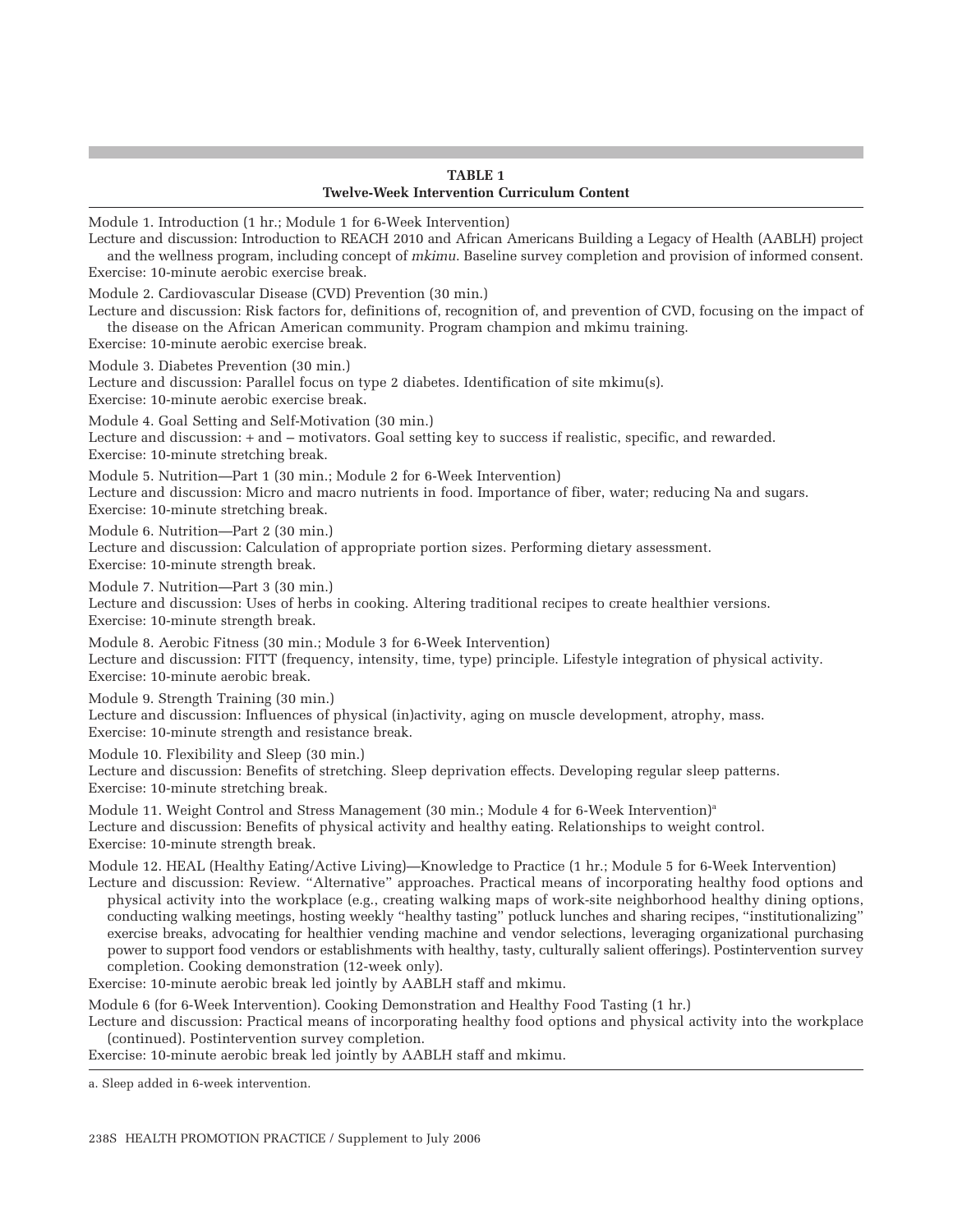Set in a typical public or nonprofit workplace or community meeting room, video participants are clad in business casual attire and reflect the sociodemographic diversity of Los Angeles. Sites may cue the video to a particular break and follow along during work gatherings or at a set time of day in the workplace. The video is targeted to organizations within low-resource urban environments with space constraints and outdoor safety concerns.

In addition to the videos and audiotapes, items supporting project lifestyle change objectives and branded with REACH 2010 and AABLH logos were distributed as incentives (e.g., basketball and football stress management squeeze balls, T-shirts, lunch bags, and pedometers).

## *Recruitment*

The sampling frame included organizations, agencies, and businesses located in the targeted geographical areas of Los Angeles defined by zip code. Organizations were recruited through announcements at AABLH community activities and events, in-person and telephone approaches to coalition members, and word-of-mouth referrals. Informal selection criteria included interest in staff development, regular meetings, at least 10 potential individual participants, leader commitment, and internal communication vehicles (Yancey, Miles, & Jordan, 1999).

#### *Study Design*

CHC/AABLH employed a longitudinal pretest-posttest evaluation design. AABLH followed the LACDHS example of MOU signing and roster retrieval procedures for enrollment. Individual-level data were collected at baseline and 12 weeks (postintervention), 6 months, and 1 year after the start of the implementation of the intervention at the time of intervention or booster session delivery. Main outcome measures were BMI and dietary and physical activity behaviors.

One year following the July 2001 initiation of the program, evaluators learned of an organizational practice or policy and physical environmental assessment instrument used in the New York State Health Department Heart Check program. The instrument was pretested in five sites to examine its capacity and practicality in capturing the institutional changes promoted in the organizational wellness program. Four AABLH sites were included, and a fifth site that previously had been provided with wellness training by LACDHS was added to increase the sample size. Thirteen key informant interviews were conducted in August 2002 by a doctoral student summer intern at the University of California, Los Angeles (UCLA), paid for by the California Department of Health Services and United States Department of Agriculture–funded Nutrition Network program. Two to three interviews were conducted per site, with at least one line staff member and one senior manager at each organization. Four of the managers were CEOs, and two were deputy directors. The duration of time elapsed since training was conducted at each of the sites ranged from 6 months to 1 year. In one case, the intervention site included mostly student participants, who had graduated by the time of the assessment.

Research protocols for different aspects of the project were submitted to institutional review boards (IRBs) at the University of Southern California, UCLA, and LACDHS and were either reviewed or certified exempt from review. Informed consent was obtained from all study participants.

#### *Measures*

# *Individual Level*

Sociodemographic, health status, and health behavior assessment items from the Los Angeles County Health Survey were used (Simon, Wold, Cousineau, & Fielding, 2001).

*Physical activity*. An adaptation of the short version of the International Physical Activity Questionnaire available in early 1999 (Craig et al., 2003) was used. Respondents were asked whether or not in a typical week, during leisure or work time, they engaged in "vigorous activities for more than 10 minutes at a time without stopping, such as running, aerobics, heavy yard work or any *activity* that causes large increases in breathing and heart rate," and, if so, on how many days and how many minutes total they spent each day doing such activities. Similar items captured walking.

*BMI*. BMI was calculated based on self-reported weight and height (kg/m<sup>2</sup>).

*Self-rated health status*. Self-perceived health and mental health status ("Would you say that in general your health is excellent, very good, good, fair or poor?" "During the past four weeks, how often have you felt sad, blue or depressed?") were assessed.

*Dietary behaviors*. Fruit and vegetable intake was measured by a single item assessing the total number of servings respondents consumed on the day prior to the interview.

*Chronic conditions*. Separate questions obtained information about whether "you [have] ever been told by a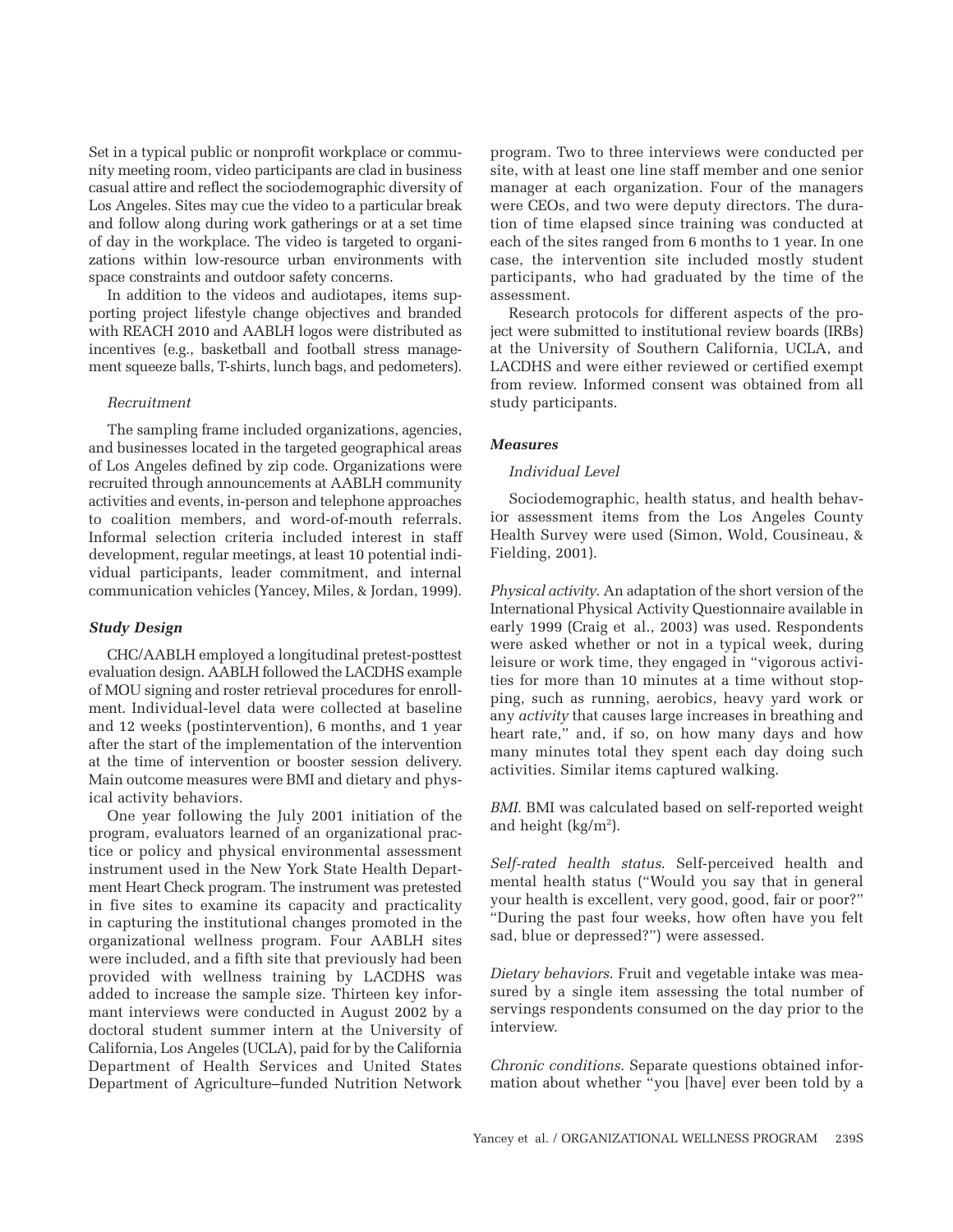**TABLE 2 Participant Baseline Data**

|                           | $12-Wek$<br>Program | 6-Week<br>Program |
|---------------------------|---------------------|-------------------|
| % African American        | 74                  | 80                |
| % Female                  | 89                  | 80                |
| Average age (years)       | 47                  | 50                |
| % Some college            | 70                  | 79                |
| % Married or partnered    | 33                  | 33                |
| % Diabetes diagnosis      | 13                  | 10                |
| % Heart disease diagnosis | 6                   | 5                 |
| % Hypertension diagnosis  | 41                  | 50                |
| % Hypercholesterolemia    | 28                  | 19                |
| % Cancer diagnosis        | 4                   | 14                |

doctor or nurse that you have" the conditions indicated in Table 2.

*Sociodemographic measures*. These included age, gender, ethnicity, racial background, educational attainment, marital status, and household size and composition.

#### *Organizational Level (Pretest)*

*Organizational practices or policies.* The New York State Heart Check questionnaire, a validated instrument assessing organizational characteristics that support hearthealthy behaviors, with demonstrated sensitivity in detecting pre-post intervention changes, was culled to 37 to 68 interviewer-administered items depending on skip patterns, including 14 items added to capture social cognitive theory–based role modeling and leadership constructs for AABLH. Heart Check also includes 35 environmental audit items for completion by the interviewer (e.g., vending machine and cafeteria selection assessment, presence or absence of water fountains or coolers, and rating of stair characteristics). Tests of its metric properties confirm strong internal reliability (alpha coefficients for subscales  $= .83-.97$  and strong content and face validity (e.g., Golaszewski, Barr, & Pronk, 2003). For the purposes of the pretest only, certain items were modified to ascertain when a practice or policy was introduced or instituted because interviews were conducted after the wellness training was provided.

#### *Data Analysis*

Questionnaire data were entered into a Microsoft Excel database for cleaning and editing shortly after data collection. Surveys obtained from the same participant at different assessment points were linked by a common identification number specific to each study participant. Data were checked for outliers prior to analysis. Extreme values (> 3 standard deviations from the mean or unreasonable values; e.g., ages > 100) were converted to missing. Outliers were rare (< 1%); their elimination did not appreciably change any results.

Three procedures were used to compare pre- and posttest data. For interval-level data, the cross-time comparison procedure involved two steps. The first step was a paired *t* test with alpha set at  $p = .05$  (twotailed). If the result appeared to be close to statistical significance  $(p < .10)$ , then a second analysis reestimated the standard error to take into account the clustering of study participants within work sites. Stata (version 9) svy: means procedure was used to reestimate the standard error of the difference of means. Typically the reestimation yielded larger confidence intervals and therefore a more conservative test of hypotheses. For categorical data, a chi-square goodness-of-fit test compared pre- and posttest distributions of responses. Chi-square results yielding *p* values  $< \alpha = .05$  were considered interpretable.

Two procedures were used to assess the nature of the selection bias resulting from differential attrition from the study. For interval-level data, independent sample *t* tests were used to evaluate whether study participants retained in the study through the immediate postintervention follow-up assessment differed significantly at baseline from study participants who completed only the baseline questionnaire. For categorical data, the chi-square goodness-of-fit test was used to evaluate whether the distribution of responses at baseline differed between these participant groups. All analyses were conducted using Stata.

# > **RESULTS**

#### *Process*

*Recruitment.* A total of 130 organizations were contacted between July 2001 and December 2003, generating 30 site enrollees. (It should be noted that many willing organizations were ineligible because they did not serve the targeted zip codes.) Seven organizations dropped out, and 24 organizational or work units at 23 organizations completed the curriculum. Response rates for the 12-week program  $(n = 24)$  dwindled after the early implementation period. Following the substitution of a 6-week curriculum, approximately 50 organizations were contacted (staff turnover shifted program recruitment monitoring responsibilities to CNFWs, from more experienced public health-trained managers;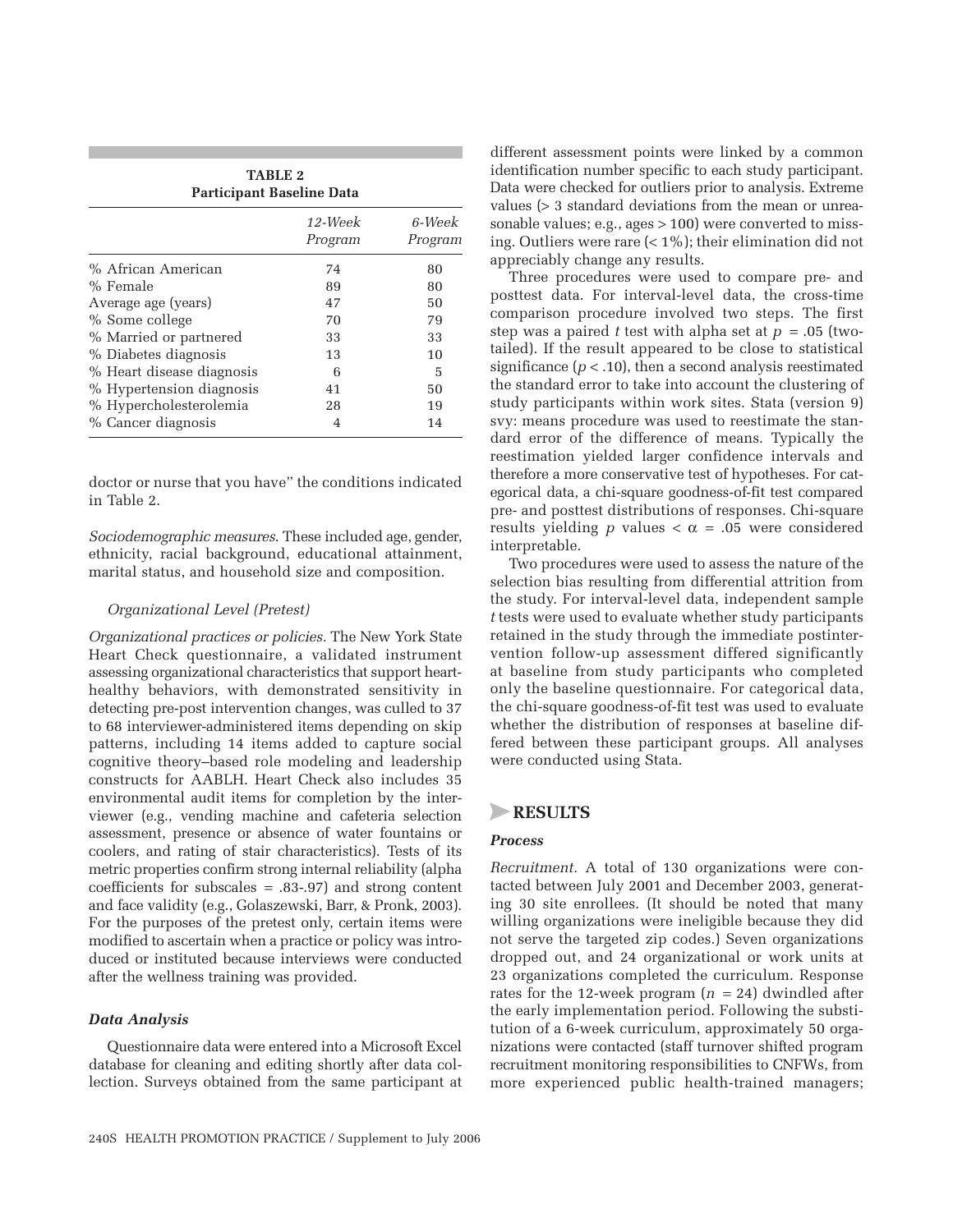subsequently, the remaining CNFW implementers left CHC, and, with them, institutional memory to offset record-keeping deficiencies). Fourteen organizations enrolled between January 2004 and December 2004, and 11 organizational units at 9 organizations completed the curriculum  $(n = 11)$ . Three postponed their start dates indefinitely. Thus, the total number of organizations completing the curriculum and, therefore, included in the analyses is 35—24 in the 12-week program, and 11 in the 6-week program.

*Study design and intervention delivery.* The 30 organizations enrolled between July 2001 and December 2003 had a total of 565 employees, members, clients, or patients, based on organizational rosters provided  $(n_{\text{site}} = 27,$  $R = 3-103$ , who enrolled and completed the 12-week curriculum. Although there was only one early termination prior to full curriculum delivery, the average time required to obtain completed baseline and postintervention surveys and deliver the 12-week curriculum was 17.6 weeks. Staffing issues also impeded program enrollment and implementation monitoring. These issues included turnover in key positions (e.g., health educator) and appropriately identifying position titles and job descriptions to match employee skill sets with programmatic needs (trained database manager). Sign-in sheet data for the 12-week curriculum were unavailable as they had not been electronically stored and catalogued. CNFWs reported that attendance rates were high initially but decreased substantially after 4 to 5 weeks. Employers also did not adhere to their (MOU) agreement to provide paid time for staff training, recommending that staff instead use their lunch time.

It became clear from these challenges that 12 weeks was too lengthy an intervention delivery interval to sustain the desired levels of participation. Poor attendance and retention, frequent organizational interruptions in weekly curriculum delivery, difficulties in organizational recruitment, and insufficient proportions of employees participating to adequately represent the entire employee population jeopardized the sociocultural environmental character of the workplace intervention. (This had been the prior experience of county local health department interveners, resulting in their 6-week offering.)

Subsequently, during the January 2004 to December 2004 implementation of the 6-week curriculum in 11 participating organizational units with a total roster of 144, attendance declined very little during the course of intervention delivery. Sign-in sheet and implementer session reports revealed a mean attendance rate of 66%. The lack of baseline data on many participants created uncertainty about the numbers of actual participants in some instances. To produce a conservative estimate, the

denominator chosen was the larger of two numbers—the number of unique participant identifiers in the database for that site or the largest number of participants attending any session.

*Description of participating organizations.* Participants came from multiple sectors—public (e.g., public health departments and other government agencies), private (e.g., Home Depot and SMS Transportation), and nonprofit (e.g., community colleges, churches, and community and senior centers). In addition, the size of the offered programs varied, with several organizations hosting multiple weekly sessions to accommodate small group interaction during curriculum delivery.

*Description of individual participants.* Baseline data are available on 338 participants in the 12-week program, of 565 total; postintervention follow-up data are available on only 126. In the 6-week program (through December 2004), however, baseline data are available on 52 of 144 total, with follow-up data on 48. Thus, the proportion of the total employee population with any available data is substantially less in the 6-week program (36%) than the 12-week program (60%), but there was much less attrition of 6-week than 12-week participants (92% vs. 37%, respectively).

The majority of participants were middle-aged or older, well-educated, African American women (see Table 2).

*Participant feedback.* Representative responses to the open-ended query, "What have you learned?" included, "How to incorporate exercise and/or fitness into my everyday schedule . . . having the weekly sessions increased the morale between employees"; "The young [CNFWs] were willing to listen to ideas from the seniors . . . liked getting the statistics on African Americans"; "Learned a lot of exercises I can do at home to increase strength . . . took home a lot of information on diabetes for my mother-in-law"; "Helped me relieve stress . . . motivated me."

# *Outcome*

## *Individual Level*

Among all participants, those presenting for postintervention follow-up, compared with those providing only baseline data, were older (54 vs. 41 years,  $p = .00$ ), more likely to be widowed or never married (29% vs. 17%, 62% vs. 22%, respectively;  $p = .00$ , more likely to be female (89% vs. 80%,  $p = .04$ ), and more likely to report sad or depressed feelings  $(p = .03)$ ; ethnicity and physical activity levels did not vary. Among 6-week participants, those presenting for postintervention follow-up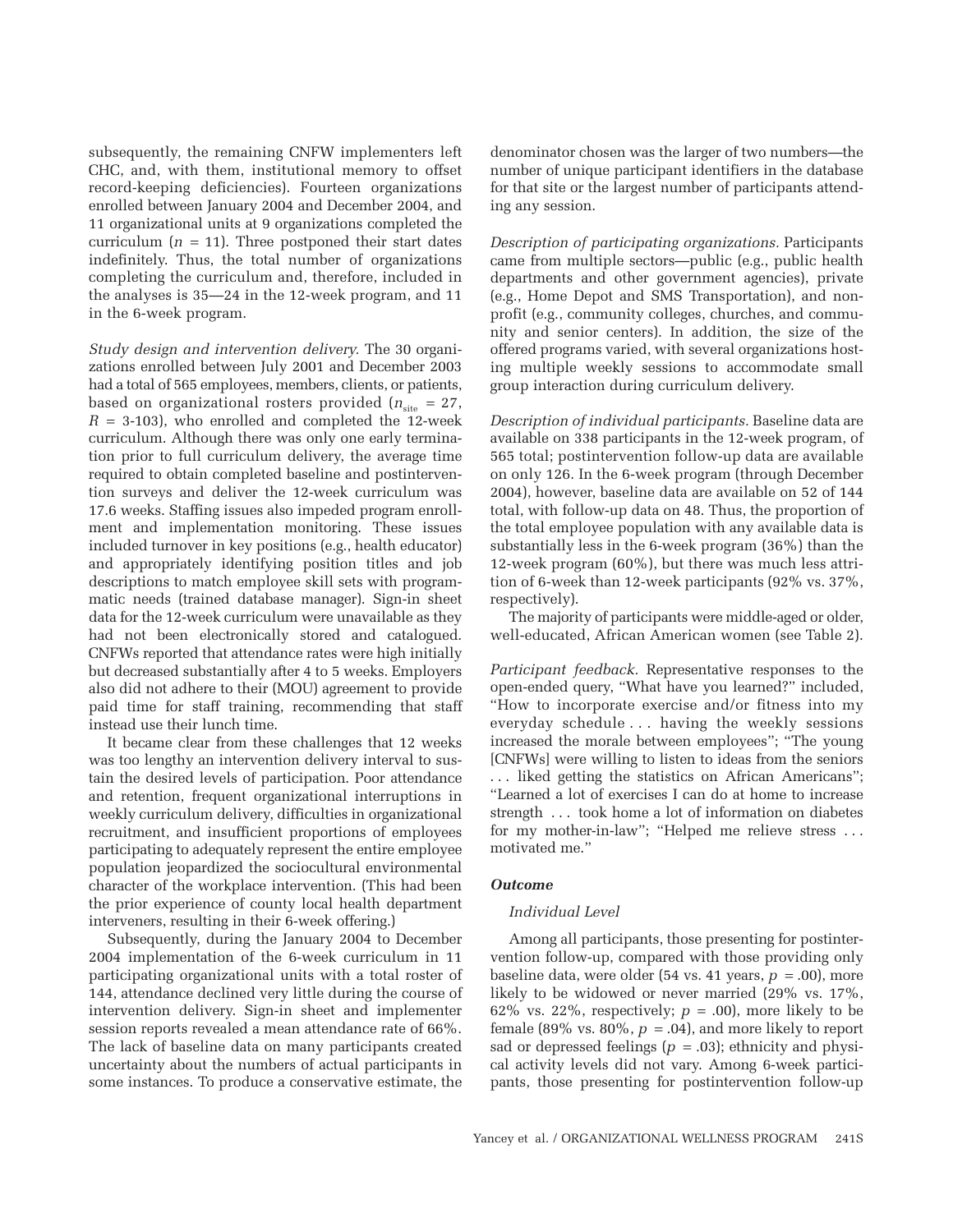|                                                     |             |          | 12-Week Program  |                                       |                | 6-Week Program |          |                                   |               |                |
|-----------------------------------------------------|-------------|----------|------------------|---------------------------------------|----------------|----------------|----------|-----------------------------------|---------------|----------------|
|                                                     | $\mathbf n$ | Baseline | Postintervention | 95% CI for<br>Difference <sup>a</sup> | p <i>Value</i> | $\mathbf n$    | Baseline | $95\%$ CI for<br>Postintervention | Difference    | p <i>Value</i> |
| Health status<br>Feeling sad or<br>depressed        | 100         | 2.1      | 1.8              | $0.1 - 0.4$ **                        | .00.           | 31             | 2.0      | 2.1                               | $-0.3 - 0.4$  | .73            |
| Health behavior<br>Fruit and<br>vegetable<br>intake | 93          | 2.4      | 2.9              | $0.1 - 0.8**$                         | 00.            | 43             | 2.6      | 2.4                               | $-0.7 - 0.4$  | .73            |
| Days of<br>vigorous<br>physical<br>activity         | 111         | 1.8      | 1.8              | $-0.2 - 0.2$                          | .66            | 39             | 1.6      | 1.9                               | $0.1 - 0.5**$ | .00.           |
| Days of<br>walking<br>Health risk                   | 111         | 1.4      | 1.4              | $-0.1 - 0.2$                          | .71            | 41             | 1.2      | 1.3                               | $-0.1 - 0.2$  | .60            |
| Body mass<br>index<br>$(BMI)^b$                     | 86          | 28.8     | 28.3             | $0.0 - 0.3*$                          | .08            | 31             | 28.6     | 28.7                              | $-1.5 - 1.6$  | .95            |

**TABLE 3 Participant Health Status, Health Behaviors, and Health Risk**

a. Confidence interval recalculated to take clustering into account.

b. BMI (kg/m2 ) categories: underweight (< 18.5), normal weight (18.5-24.9), overweight (25.0-29.9), obese (30.0 or more).

\**p* < .10. \*\**p* < .05.

were marginally more likely to be Asian  $(p = .08)$  and to be better educated  $(85\% \text{ vs. } 75\%, p = .07)$  than were those providing only baseline data.

*Health status*. Feelings of sadness or depression decreased significantly among 12-week participants  $(p = .00)$ , with no significant change among 6-week participants (see Table 3).

*Health behaviors*. The numbers of days in which 6-week participants engaged in vigorous physical activity increased significantly  $(p = .00)$ , with no change among 12-week participants. Fruit and vegetable consumption increased by 0.5 servings per day among 12-week participants ( $p = .00$ ), with no significant differences in intake among 6-week participants.

*Health risk*. There was a trend toward a BMI decrease among 12-week participants  $(-0.5 \text{ kg/m}^2, p = .08)$ , with no significant change among 6-week participants.

#### *Organizational Level (Pretest*)

Response to the instrument was generally favorable. None of the sites had food service managers, so food policy questions were often unanswered except in a few instances in which the CEO or executive director responded to these items. The lengthiness of the nutrition section warranted some prewarning of respondents, especially when none or all of the items were offered in the workplace. The inclusion of the response item "carbonized drinks" in the lists of foods available from the vending machines and cafeterias was noted to create confusion because the remainder of the items are "healthy" foods. Explaining to respondents that items queried may be considered healthy or unhealthy helped to avert this confusion.

Because this assessment was conducted for the first time after training had been provided, necessitating modification of certain items to determine when the practice or policy was introduced or instituted, it was not considered an adequate test of intervention effects. In one of the work sites, changes such as provision of drinking water at meetings, flexibility in scheduling, allowing for casual dress, and provision of health enhancement messages were temporally associated with AABLH training activities (1-2 months after program implementation). The responses to questionnaire items in that site were similar for the senior manager and the line employee interviewed. In several of the other work sites, however, the responses of employees and directors or managers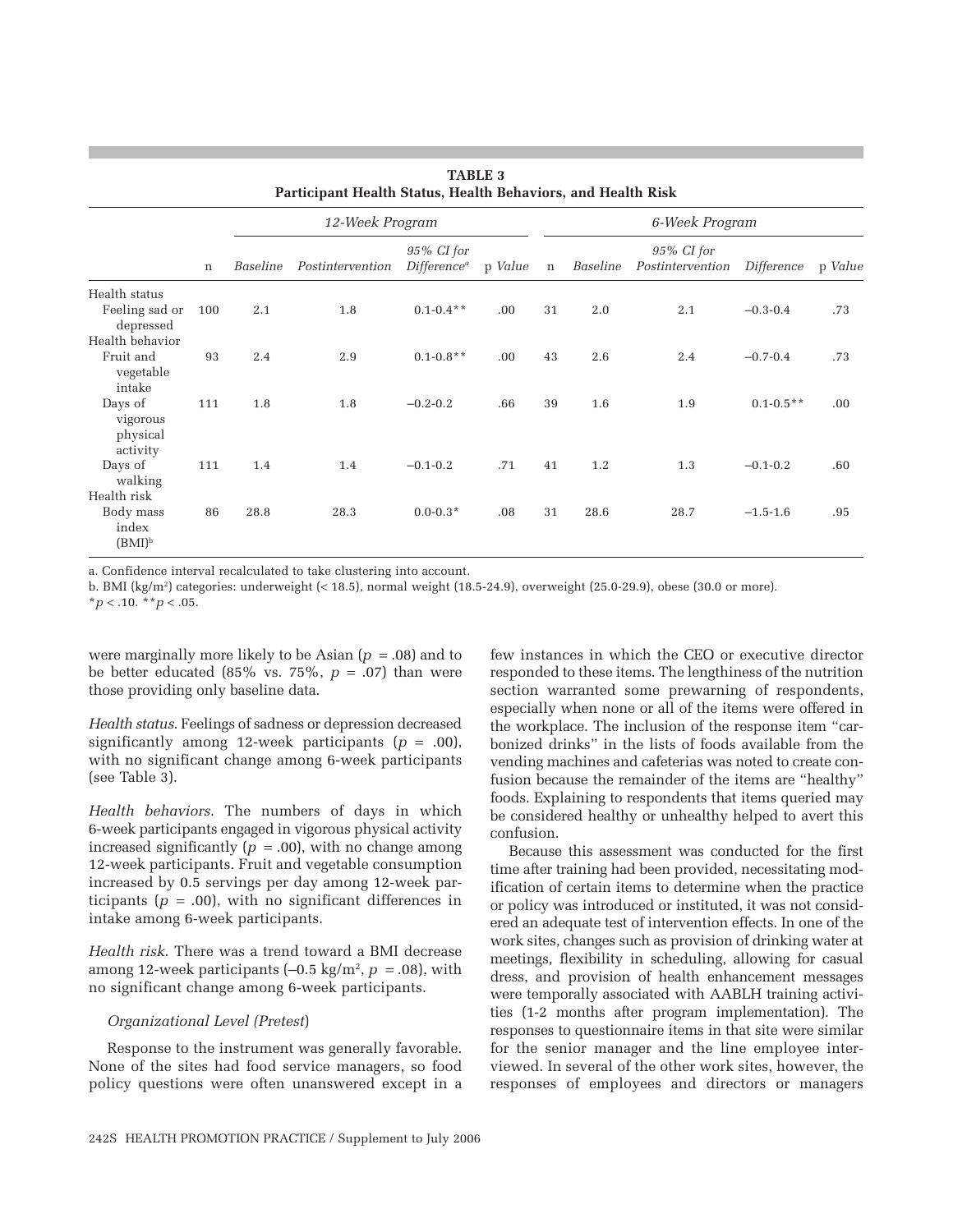differed, with managers more likely to affirm the availability of free and subsidized healthy food options, membership in wellness organizations, casual dressing encouragement, and flexible schedule allowances.

# > **DISCUSSION**

This article presents early outcomes of an effort to further adapt a private sector work-site wellness concept to a broader range of community organizations in south Los Angeles. Key features of the wellness promotion strategy include advocating for the sociocultural integration of physical activity and healthy food choices into organizational routine, rather than relegating them to discretionary time (Backman et al., 2004; Emmons, 2000; Yancey, McCarthy, et al., 2004), and focusing on health and social services organizations, with missions compatible with program objectives and staff both personally at risk and professionally influencing high-risk populations, to increase the feasibility of intervention implementation, the likelihood of institutionalization or sustainability within that organization (Goodman, McLeroy, Steckler, & Hoyle, 1993; Steckler, Goodman, & Alciati, 1997), and the prospects for diffusion or dissemination throughout the community (Rogers, 2003; Steckler, Goodman, McLeroy, Davis, & Koch, 1992). From a process standpoint, the results of this effort were quite positive. Achievement of such heterogeneity in organizational and individual participants—sector, size, racial/ethnic minority status, gender, and role in organization—supports the need for and feasibility of integrating physical activity and healthy food choices into the organizational infrastructure of underserved communities. Engaging "captive audiences" gathered for utilitarian purposes of work, worship, civic advocacy, socialization, and health or social services delivery is a viable strategy for increasing opportunities for physical activity and improved dietary quality in underresourced communities for which fitness-promoting physical environmental changes will likely be "a long time coming." Moreover, the effort was effective in reaching the targeted population of middle-aged, sedentary, overweight, and obese African American women at high risk for diabetes and cardiovascular disease, who are usually the health protection gatekeepers and decision makers for the entire family.

The pretest results of the organizational practice or policy change assessment instrument suggest that fitnesspromoting policies may be supported to some extent by management or leadership but may not be communicated throughout the organizational structure or provided the level of support necessary for full implementation. Alternative explanations include greater tendency of management to slant responses to reflect favorably on the

organization (social desirability) and/or biased selection of line staff key informants less interested or involved in wellness activities than others in the organization. Evaluation team members utilized this pilot assessment experience, with input from intervention delivery staff, to modify the instrument. Pilot testing of the modified tool, following UCLA IRB clearance, was instituted with several new program participants at the baseline and 1-year assessments in mid-2004. The instrument is being further modified and pilot tested because of the development of a more user-friendly, self-administered version by St. Louis University School of Public Health ("Check for Health," available through the California state health department—www.ca5aday.com).

The difficulties experienced in recruiting and retaining organizational and individual participants reveal a fundamental and intuitive reality in conducting intervention research in underserved and underresourced communities with their more substantial sociocultural, physical, and economic environmental barriers to healthy eating and active living. Public health fitness promotion efforts will be more difficult, arduous, and protracted in these communities than in more affluent ones. The substantial number of organizations not located within the targeted zip codes requesting AABLH wellness training suggests that these recruitment and retention difficulties were more a reflection of the recognition on the parts of many agencies of the substantial resources needed to mount and maintain these programs than of lack of interest.

The differences in outcomes between the 6- and 12-week programs observed at the individual level might argue for a need to balance ease of organizational adoption and potential for substantial and clinically meaningful risk reduction (from the broader complement of possible benefits in terms of mood improvement, weight stabilization, increased fruit and vegetable intake). Changes in the organization are critical to long-term changes in health status in underserved populations, and thus ease of program adoption is the key driver for AABLH in intervention marketing and dissemination. The effect of the shorter program on vigorous physical activity likely reflects its greater focus on pragmatic group and individual behavioral change strategies (e.g., exercise, books), whereas the bulk of the sessions to which most 12-week participants were exposed (Modules 1-3, given the drop off during the 4th and 5th weeks) were devoted to increasing health and chronic disease knowledge. Although the shorter intervention exposure may have permitted nutritional gains, it probably takes longer for relatively sedentary individuals to reap sufficient fitness gains in the workplace to sustain those patterns in the workplace setting or to generalize that behavior to nonwork hours. As a result of these collective experiences,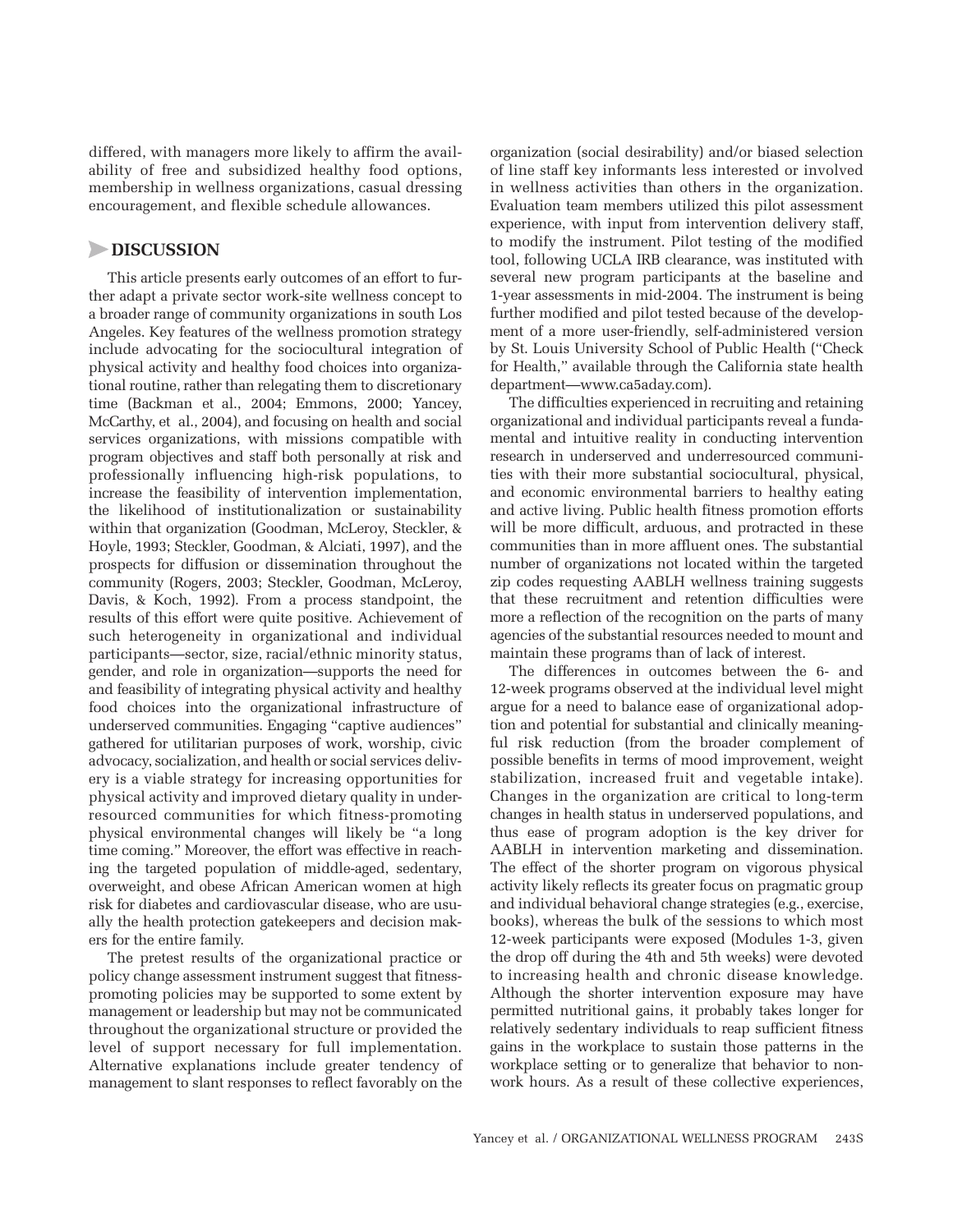the program has once again been modified to further increase its organizational reach. Menu options designed to increase knowledge and utilization of secondary and primary disease prevention strategies (e.g., symptom recognition, clinical screening, and medication adherence, along with eating and physical activity behaviors) include, but are not limited to, organizational assessments, health promotion education and outreach opportunities, and technical assistance in tailored wellness program development, marketing, and implementation.

The modifications that this AABLH component has undergone since its inception highlight the need for a flexible approach in developing organizational wellness programming for nontraditional sites. Program findings suggest success in initially interesting organizations but not in sustaining the commitment of their leaders in supporting enrollment and implementation, nor their organizational staff, members, clients, or patients in continuing participation, though postintervention retention rates for the retooled 6-week curriculum are promising. Compensating participants for their time and inconvenience in providing data may be a useful strategy in sustaining both organizational and individual engagement, as is typical in more rigorous research efforts (e.g., Yancey, McCarthy, Siegel, Leslie, & Harrison, in press; Yancey, Ortega, & Kumanyika, in press), but will certainly not address all of the obstacles to recruitment and retention at the organizational or individual levels.

The newest format modification offers the 6-week wellness training as one of several menu options. This expanded flexibility recognizes the difficulties that small community organizations have in mounting and devoting ongoing resources to health promotion efforts. This concept of a menu of options has received growing attention and support as a way to improve participation and retention of staff with varying interests and receptivity to change in different areas and to increase organizational investment and commitment (Erfurt, Foote, Heirich, & Gregg, 1990; Rapkin & Luke, 1993).

A number of limitations are inherent in this demonstration project study design. With no control group or randomization by work site as the unit of analysis, changes from baseline may be attributable to many factors other than intervention exposure. The limited resources for process data collection constrain our ability to understand barriers and facilitators to organizational recruitment and enrollment. With regard to barriers to individual participation and retention, even in the 6-week program, retention levels were insufficient for long-term  $(≥ 6$  months) outcome assessment; in addition, for reasons likely related to staff turnover, a substantially lower proportion provided baseline data (36% vs. 60%), creating greater uncertainty than in the 12-week program about their representativeness of the total employee populations of those organizations. Given U.S. secular trends in weight gain, marginal weight loss in even one third of a sample may portend substantive benefits on more rigorous testing. Nonetheless, 12-week postintervention attrition is unacceptably high for confidence in findings, especially as BMI is self-reported. Variation in individual item response rates (e.g., BMI follow-up assessment item garnered only 31 of 52 responses vs. 48 of 52 for a physical activity item) also must be addressed. There is the need, in addition, to assess additional organization-level mediating variables (e.g., workplace social norms and coworker social support). Increased investment of resources in data collection, management, and analysis functions in future demonstration projects is critical, as greater rigor is required to answer the questions increasingly posed by funding agencies, particularly in the public sector, as to the impact of these programmatic interventions on the population(s) served, not merely the numbers of units of service delivered.

Challenges to sustaining wellness program funding and viability in the future include the necessity of capturing more distal environmental-level outcomes, both sociocultural (e.g., changes in community norms, community capacity for wellness promotion, changes in news media coverage and "Black audience prime time" TV programming) and physical (e.g., changes in quality or quantity of healthy grocery items and in purchases of these items, changes in outdoor advertising and marketing of healthy or unhealthy products and services, changes in nutritional value of dining options). Linking longitudinal, observational data (e.g., survey or secondary data sets such as grocery store scanner data, reflecting changing taste preferences and demand for healthy foods) and environmental physical activity facility quality and utilization audit data (e.g., adapting such tools as SOPARC [System for Observing Play and Leisure Activity in Communities]— McKenzie, Cohen, Sehgal, & Golinelli, 2005—and BRAT [Bedimo-Rung Assessment Tools]—Bedimo-Rung, Mowen, & Cohen, 2005) would assist in this effort.

Aggressive legislative policy change will be required to stem the obesity and sedentariness epidemics. The model developed by CHC/AABLH may be valuable in driving these changes through its melding of individuallevel and organizational-level engagement. The "hearts, minds, bodies, and souls" of community advocates, service providers, organizational decision makers, legislative policy makers, neighborhood opinion leaders, and community change agents in communities of color may be influenced through incremental lifestyle change, slowly but sustainably improving their mental and physical well-being. This may focus the necessary energy and political will on accomplishing the social norm, physical,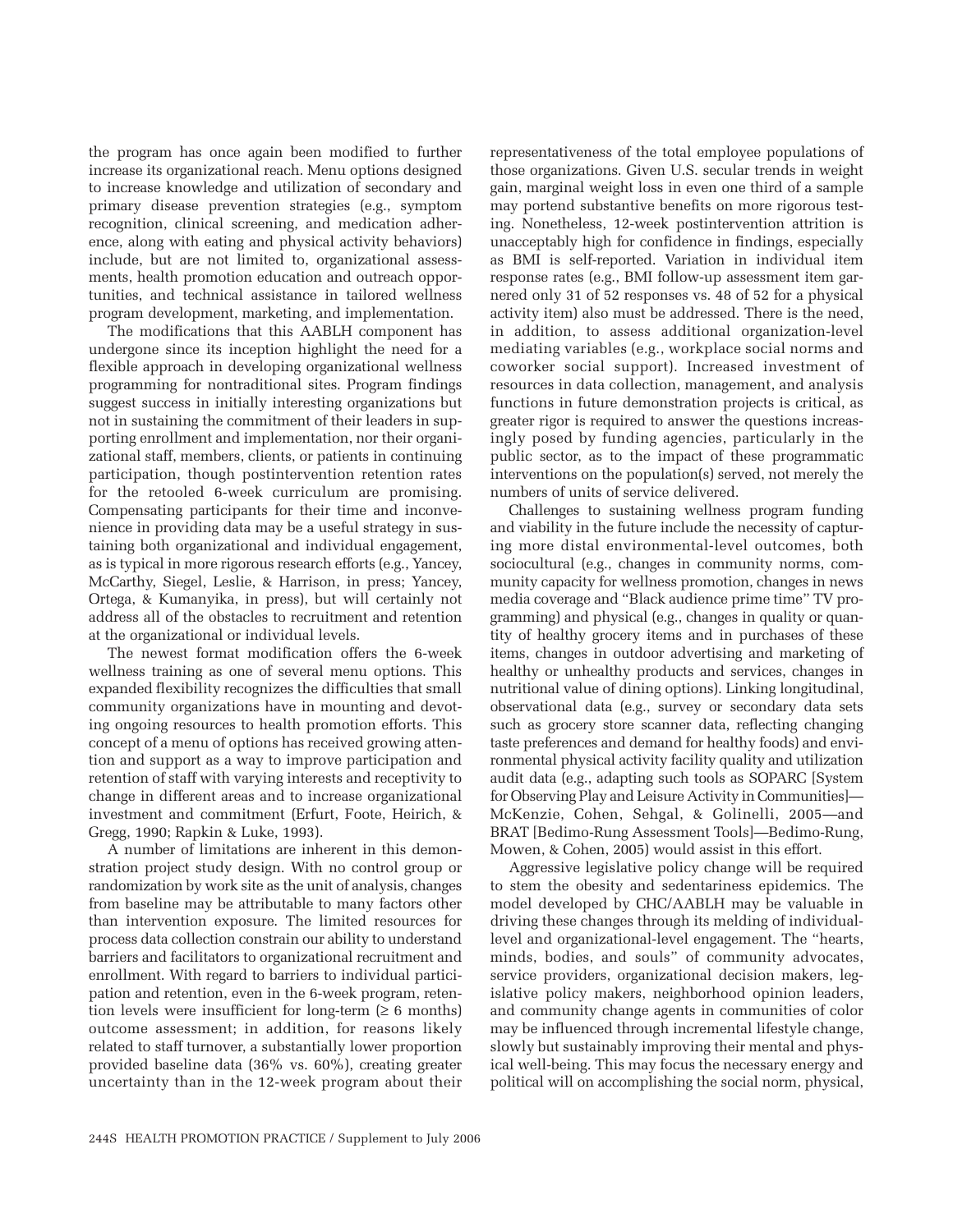environmental, and organizational practice change to achieve the goal of eliminating chronic disease disparities and increasing quality of life and longevity.

#### **REFERENCES**

Abramson, S., Stein, J., Schaufele, M., Frates, E., & Rogan, S. (2000). Personal exercise habits and counseling practices of primary care physicians: a national survey. *Clinical Journal of Sport Medicine*, *10*(1), 40-48.

Aldana, S. G. (2001). Financial impact of health promotion programs: A comprehensive review of the literature. *American Journal of Health Promotion*, *15*(5), 296-320.

Aldana, S. G., & Pronk, N. P. (2001). Health promotion programs, modifiable health risks, and employee absenteeism. *Journal of Occupational and Environmental Medicine*, *43*(1), 36-46.

Backman, D. R., Carman, J. S., & Aldana, S. G. (2004). *Fruits and vegetables and physical activity at the worksite: Business leaders and working women speak out on access and environment.* Sacramento, CA: California Department of Health Services.

Bandura, A. (2004). Health promotion by social cognitive means. *Health Education & Behavior*, *31*(2), 143-164.

Bedimo-Rung, A. L., Mowen, A. J., & Cohen, D. A. (2005). The significance of parks to physical activity and public health: A conceptual model. *American Journal of Preventive Medicine*, *28*(2S2), 159-168.

Beresford, S. A., Shannon, J., McLerran, D., & Thompson, B. (2000). Seattle 5-a-Day Work-Site Project: Process evaluation. *Health Education & Behavior*, *27*, 213-222.

Berger, P., & Neuhaus, J. (1996). *To empower people: From state to civil society* (2nd ed.) Washington, DC: American Enterprise Institute Press.

Boreham, C. A., Wallace, W. F., & Nevill, A. (2000). Training effects of accumulated daily stair-climbing exercise in previously sedentary young women. *Preventive Medicine*, *30*, 277-281.

Cassady, D., Jang, V., Tanjasiri, S., & Morrison, C. (1999). California gets "ON THE MOVE!" *Journal of Health Education*, *30*(2), S6-S12.

Craig, C. L., Marshall, A. L., Sjostrom, M., Bauman, A. E., Booth, M. L., Ainsworth, B. E., et al. (2003) International Physical Activity Questionnaire: 12-country reliability and validity. *Medicine and Science in Sports and Exercise*, *35*, 1381-1395.

Crawford, P. B., Gosliner, W., Strode, P., Samuels, S. E., Burnett, C., Craypo, L., et al. (2004) Walking the talk: Fit wic wellness programs improve self-efficacy in pediatric obesity prevention counseling. *American Journal of Public Health*, *94*, 1480-1485.

Dishman, R. K., Oldenburg, B., O'Neal, H., & Shephard, R. J. (1998). Worksite physical activity interventions. *American Journal of Preventive Medicine*, *15*, 344-361.

Dunn, A. L., Marcus, B. H., Kampert, J. B., Garcia, M. E., Kohl, H. W., III, & Blair, S. N. (1999). Comparison of lifestyle and structured interventions to increase physical activity and cardiorespiratory fitness: A randomized trial. *Journal of the American Medical Association*, *281*, 327-334.

Ekkekakis, P., Hall, E. E., VanLanduyt, L. M., & Petruzzello, S. J. (2000). Walking in (affective) circles: Can short walks enhance affect? *Journal of Behavioral Medicine*, *23*, 245-275.

Elbel, R., Aldana, S., Bloswick, D., & Lyon, J. L. (2003). A pilot study evaluating a peer led and professional led physical activity intervention with blue-collar employees. *Work*, *21*, 199-210.

Emmons, K. M. (2000). Health behaviors in a social context. In L. F. Berkman & I. Kawachi (Eds.), *Health behaviors in a social context* (pp. 242-266). New York: Oxford University Press.

Emmons, K. M., Linnan, L., Abrams, D., & Lovell, H. J. (1996). Women who work in manufacturing settings: Factors influencing their participation in worksite health promotion programs. *Womens Health Issues*, *6*(2), 74-81.

Erfurt, J. C., Foote, A., Heirich, M. A., & Gregg, W. (1990). Improving participation in worksite wellness programs: Comparing health education classes, a menu approach, and follow-up counseling. *American Journal of Health Promotion*, *4*, 270-278.

Estabrooks, P. A., Lee, R. E., & Gyurcsik, N. C. (2003). Resources for physical activity participation: does availability and accessibility differ by neighborhood socioeconomic status? *Annals of Behavioral Medicine*, *25*, 100-104.

Frank, E., Breyan, J., & Elon, L. (2000). Physician disclosure of healthy personal behaviors improves credibility and ability to motivate. *Archives of Family Medicine*, *9*, 287-290.

French, S. A., Story, M., & Jeffery, R. W. (2001). Environmental influences on eating and physical activity. *Annual Review of Public Health*, *22*, 309-335.

Giles-Corti, B., & Donovan, R. J. (2002). The relative influence of individual, social and physical environment determinants of physical activity. *Social Science & Medicine*, *54*, 1793-1812.

Golaszewski, T., Barr, D., & Pronk, N. (2003) Development of assessment tools to measure organizational support for employee health. *American Journal of Health Behavior*, *27*(1), 43-54.

Goodman, R. M., McLeroy, K. R., Steckler, A. B., & Hoyle, R. H. (1993). Development of level of institutionalization scales for health promotion programs. *Health Education Quarterly*, *20*(2), 161-178.

Hedley, A. A., Ogden, C. L., Johnson, C. L., Carroll, M. D., Curtin, L. R., & Flegal, K. M. (2004). Prevalence of overweight and obesity among US children, adolescents, and adults, 1999-2002. *Journal of the American Medical Association*, *291*, 2847-2850.

Jeffery, R. W., Drewnowski, A., Epstein, L. H., Stunkard, A. J., Wilson, G. T., Wing, R. R., et al. (2000). Long-term maintenance of weight loss: Current status. *Health Psychology*, *19*(Suppl. 1), 5-16.

Kerr, N. A., Yore, M. M., Ham, S. A., & Dietz, W. H. (2004). Increasing stair use in a worksite through environmental changes. *American Journal of Health Promotion*, *18*, 312-315.

Kersh, R., & Morone, J. (2002). The politics of obesity: Seven steps to government action. *Health Affairs*, *26*(6), 142-153.

Lewis, C. E., Wells, K. B., & Ware, J. (1986). A model for predicting the counseling practices of physicians. *Journal of General Internal Medicine*, *1*(1), 14-19.

Linenger, J. M., Chesson, C. V., II, Nice, D. S. (1991). Physical fitness gains following simple environmental change. *American Journal of Preventive Medicine*, *7*, 298-310.

Linnan, L. A., & Marcus, B. H. (2001). Worksite-based physical activity programs and older adults: Current status and priorities for the future. *Journal of Aging and Physical Activity, 9*, S59-S70. Martin, J. B., Holcomb, J. D., & Mullen, P. D. (1987). Health promotion and disease prevention beliefs and behaviors of dietetic practitioners. *Journal of the American Dietetic Association*, *87*, 609-614.